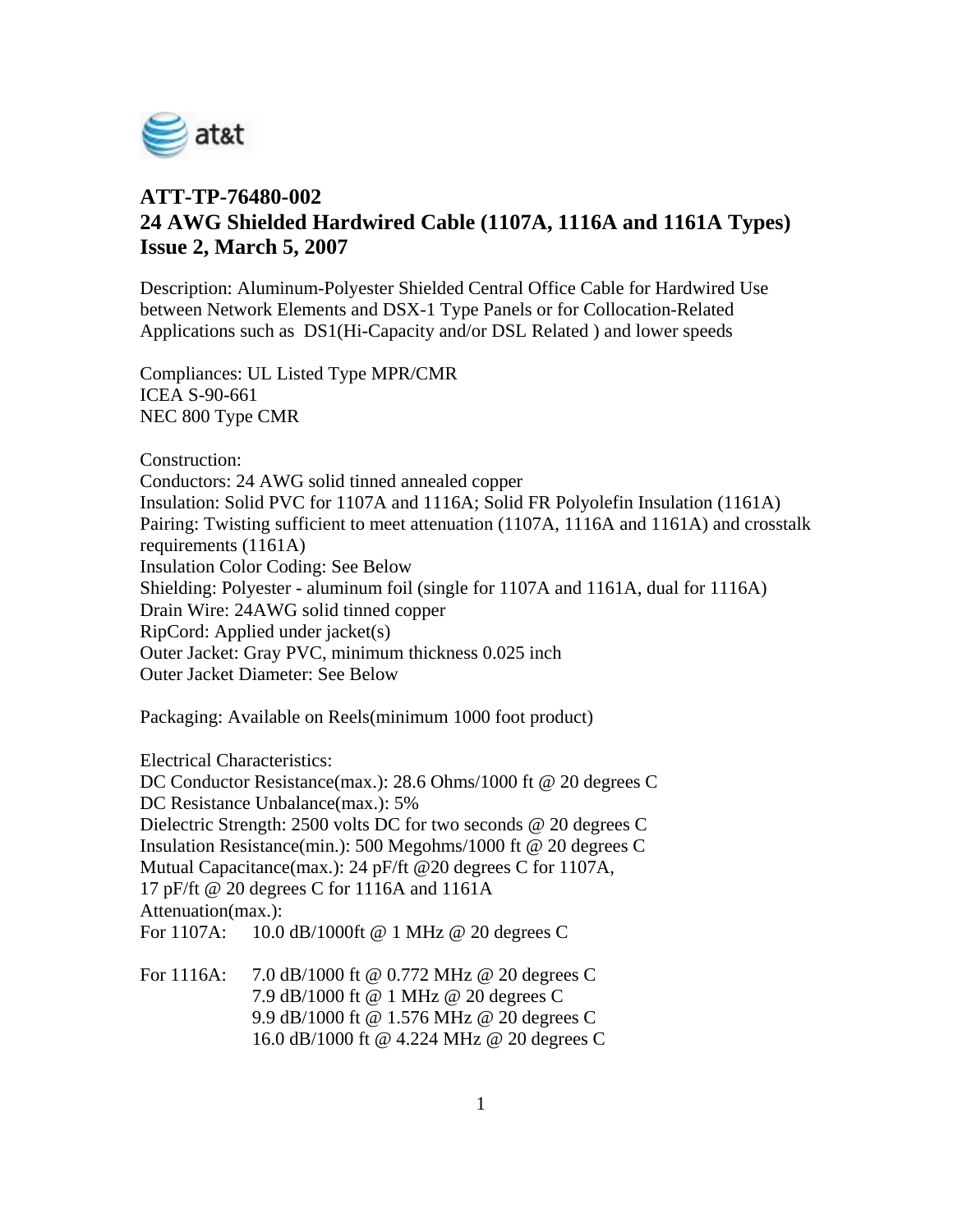For 1161A: 6.0 dB/1000 ft @ 0.772 MHz @ 20 degrees C 6.5 dB/1000 ft @ 1 MHz @ 20 degrees C 12.5 dB/1000 ft @ 4 MHz @ 20 degrees C 20 dB/1000 ft @ 10 MHz @ 20 degrees C 25 dB/1000 ft @ 16 MHz @ 20 degrees C

Characteristic Impedance:  $85 +$ -15 Ohms up to 16 MHz @ 20 degrees C for 1107A 100 +/- 15 Ohms up to 16 MHz @ 20 degrees C for 1116A and 1161A Crosstalk: Near End – referenced to 58 dB at 1 MHz @ 20 degrees C, only for 1161A Crosstalk: Far End – referenced to 57 dB at 1 MHz @ 20 degrees C, only for 1161A Operating Temperature(max.): 75 degrees C Operating Voltage(max): 300 VDC

Insulation Color Coding:

For 1107A:

| Pair           | Tip   | Ring         |
|----------------|-------|--------------|
| $\mathbf{1}$   | WH-BL | <b>BL-WH</b> |
| $\overline{c}$ | WH-OR | OR-WH        |
| 3              | WH-GR | <b>GR-WH</b> |
| $\overline{4}$ | WH-BR | <b>BR-WH</b> |
| 5              | WH-SL | SL-WH        |
| 6              | RD-BL | <b>BL-RD</b> |
| 7              | RD-OR | OR-RD        |
| 8              | RD-GR | <b>GR-RD</b> |
| 9              | RD-BR | <b>BR-RD</b> |
| 10             | RD-SL | SL-RD        |
| 11             | BK-BL | <b>BL-BK</b> |
| 12             | BK-OR | OR-BK        |
| 13             | BK-GR | <b>GR-BK</b> |
| 14             | BK-BR | BR-BK        |
| 15             | BK-SL | SL-BK        |
| 16             | YL-BL | <b>BL-YL</b> |
| 17             | YL-OR | OR-YL        |
| 18             | YL-GR | <b>GR-YL</b> |
| 19             | YL-BR | <b>BR-YL</b> |
| 20             | YL-SL | SL-YL        |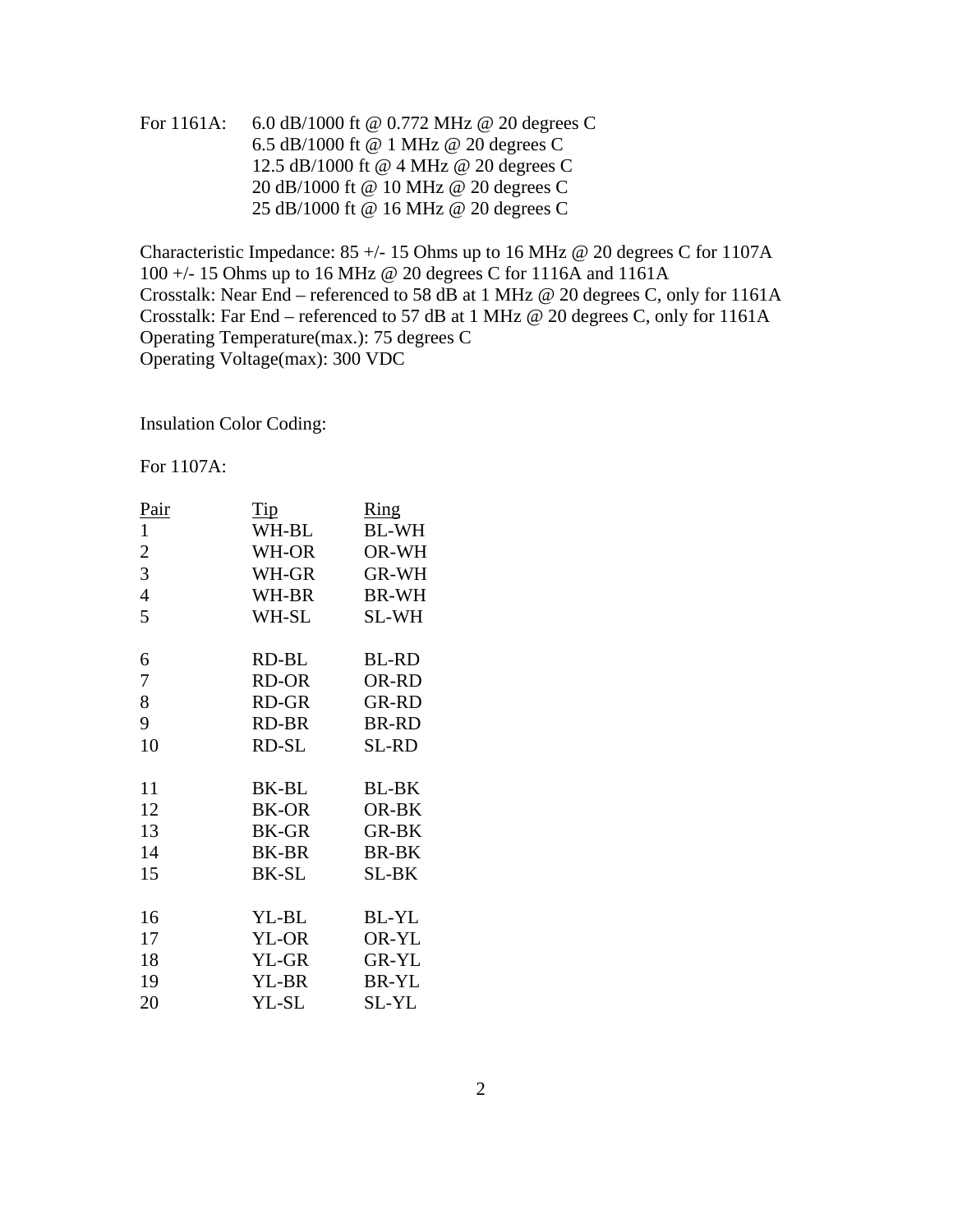| 21 | VI-BL | BL-VI        |
|----|-------|--------------|
| 22 | VI-OR | OR-VI        |
| 23 | VI-GR | GR-VI        |
| 24 | VI-BR | <b>BR-VI</b> |
| 25 | VI-SL | SL-VI        |

# For 1116A:

|       | $\frac{Ring}{2}$    |
|-------|---------------------|
| WH-BL | BL                  |
| WH-OR | <b>OR</b>           |
| WH-GR | <b>GR</b>           |
| WH-BR | <b>BR</b>           |
| WH-SL | SL                  |
| RD-BL | <b>BL-RD</b>        |
|       | OR-RD               |
| RD-GR | <b>GR-RD</b>        |
| RD-BR | <b>BR-RD</b>        |
| RD-SL | SL-RD               |
| BK-BL | <b>BL-BK</b>        |
| BK-OR | OR-BK               |
| BK-GR | <b>GR-BK</b>        |
| BK-BR | <b>BR-BK</b>        |
| BK-SL | SL-BK               |
| YL-BL | BL-YL               |
| YL-OR | OR-YL               |
| YL-GR | GR-YL               |
| YL-BR | <b>BR-YL</b>        |
| YL-SL | SL-YL               |
| VI-BL | BL-VI               |
| VI-OR | OR-VI               |
| VI-GR | GR-VI               |
| VI-BR | BR-VI               |
| VI-SL | SL-VI               |
|       | <b>Tip</b><br>RD-OR |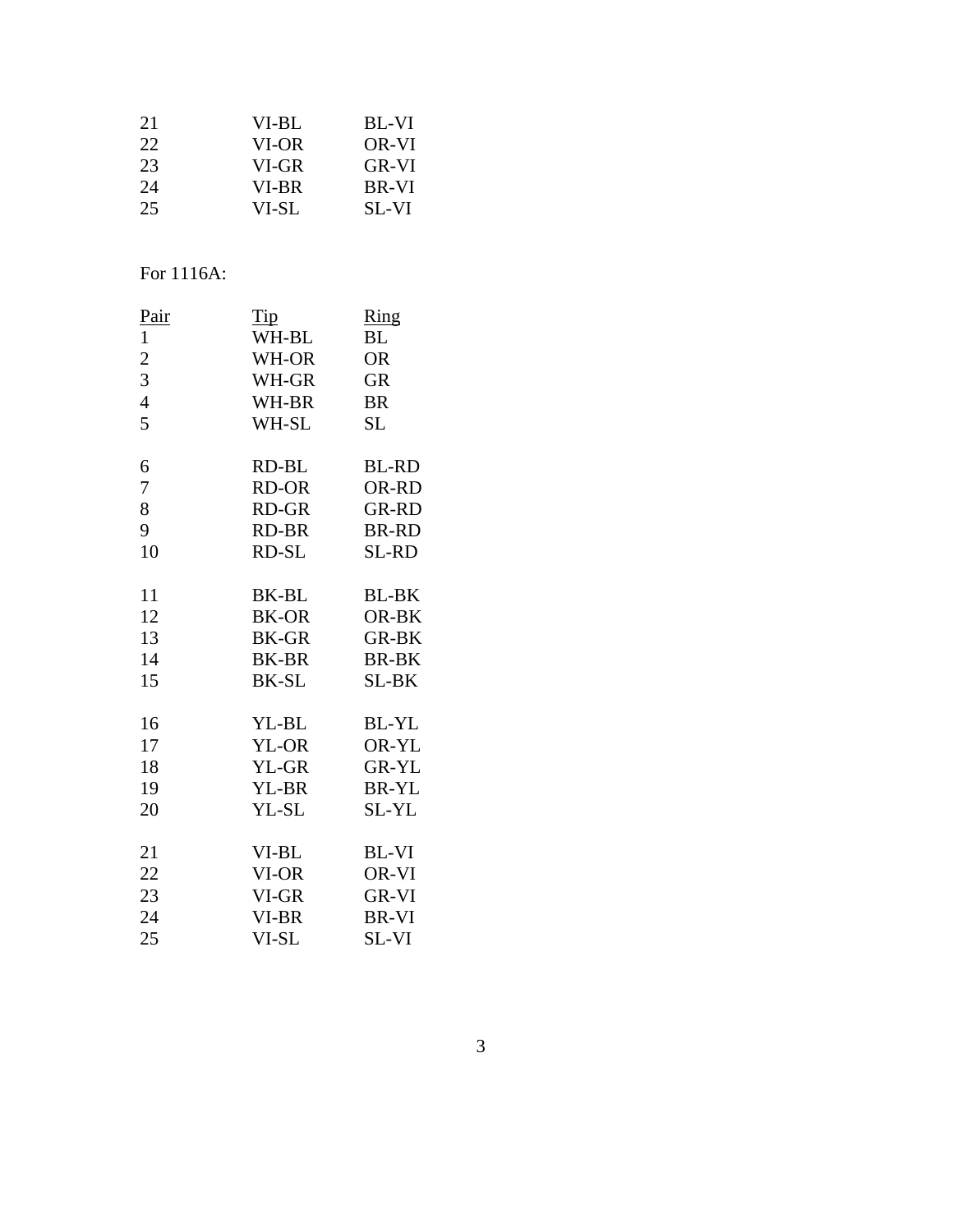#### For 1161A:

| <u>Pair</u>    | <u>Tip</u> | $\frac{Ring}{2}$ |
|----------------|------------|------------------|
| $\mathbf{1}$   | WH         | <b>BL</b>        |
| $\overline{c}$ | WH         | <b>OR</b>        |
| 3              | WH         | <b>GR</b>        |
| $\overline{4}$ | WH         | <b>BR</b>        |
| 5              | WH         | SL               |
| 6              | <b>RD</b>  | <b>BL</b>        |
| 7              | <b>RD</b>  | <b>OR</b>        |
| 8              | <b>RD</b>  | <b>GR</b>        |
| 9              | <b>RD</b>  | <b>BR</b>        |
| 10             | <b>RD</b>  | SL               |
| 11             | BK         | <b>BL</b>        |
| 12             | BK         | <b>OR</b>        |
| 13             | <b>BK</b>  | <b>GR</b>        |
| 14             | BK         | <b>BR</b>        |
| 15             | BK         | <b>SL</b>        |
| 16             | YL         | <b>BL</b>        |
| 17             | YL         | <b>OR</b>        |
| 18             | <b>YL</b>  | <b>GR</b>        |
| 19             | YL         | <b>BR</b>        |
| 20             | YL         | SL               |
| 21             | VI         | <b>BL</b>        |
| 22             | VI         | <b>OR</b>        |
| 23             | VI         | <b>GR</b>        |
| 24             | VI         | <b>BR</b>        |
| 25             | VI         | SL               |